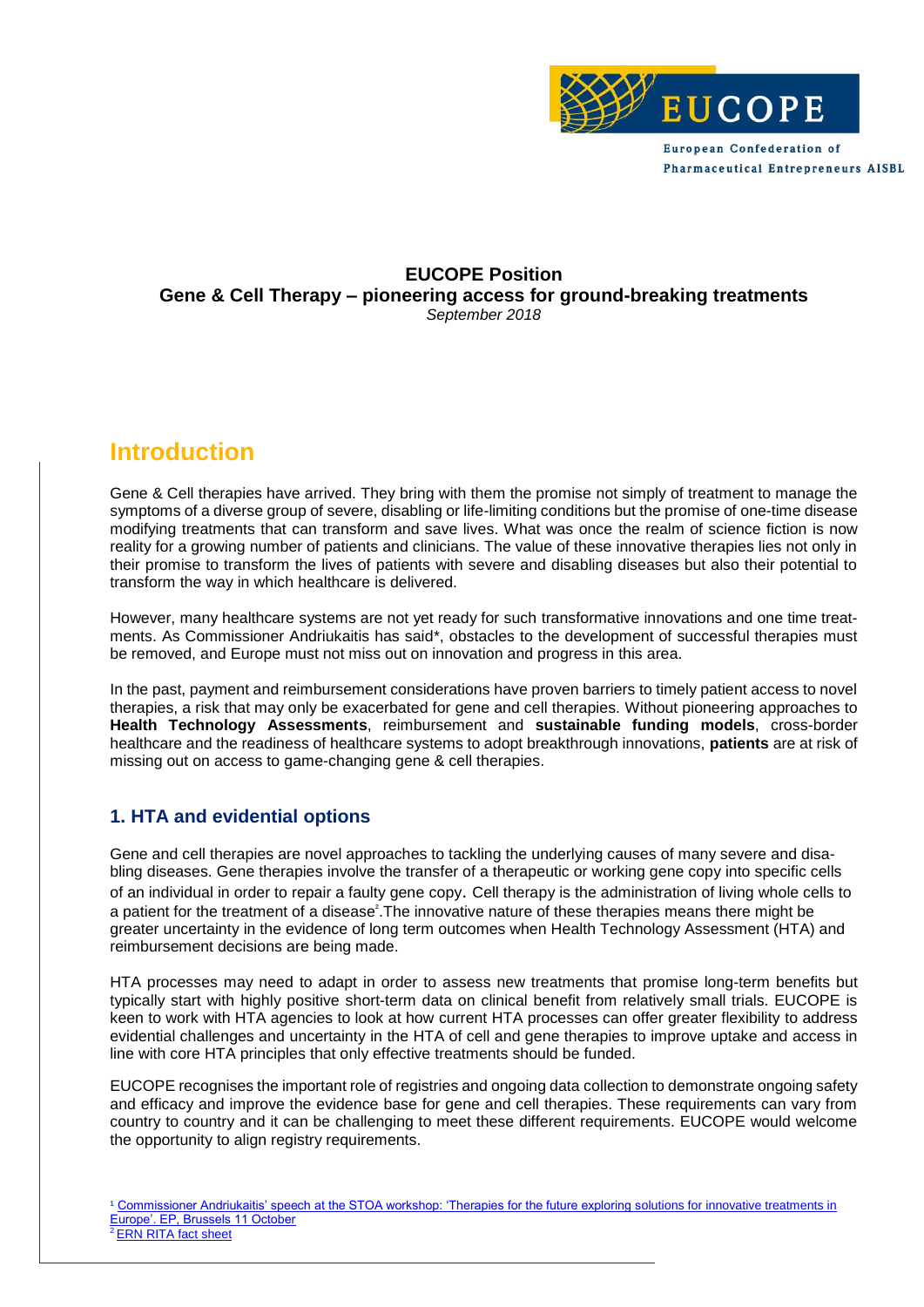

**Pharmaceutical Entrepreneurs AISBL** 

**2. Affordability and funding solutions** 

Gene and cell therapies typically involve costly research, development, and manufacturing costs and are associated with greater logistical demands for patients (e.g. some therapies require patients or cells to be transported, often to different countries). There are regulatory requirements, and companies recognise the importance of these as measures of quality control and are committed to demonstrating the long term safety and effectiveness of these new technologies through the establishment of long-term registries. While individual hospitals are sometimes able to develop or deliver treatments "in-house", it is critical to note that these efforts are exempt from some of the same regulatory and HTA requirements companies must meet to demonstrate that a therapy is safe and efficacious. In addition, hospitals are normally unable to deliver treatments on a large scale. Given these significant differences, these products should not be used in reimbursement processes as a benchmark - or comparator - for those gene and cell therapies that have gone through the rigors of obtaining a Market Authorisation. The additional requirements provide reassurances about the safety and efficacy of treatments and EUCOPE would like to see the costs associated with these requirements recognised in funding decisions.

In awarding Orphan Drug Designation to new products the European Commission recognises this distinction, requiring products to demonstrate significant benefit over existing authorised therapies and explicityly excluding products with a hospital exemption as benchmarks<sup>3</sup>. EUCOPE would hope to see this reflected in HTA and reimbursement processes.

Gene and cell therapies offer the potential to disrupt historic patterns of delivering healthcare often focussed on managing symptoms rather than effecting a cure. Reimbursement processes and uptake of innovative medicines are based on medicines that are more traditional rather than on one-time treatments. Recent developments in European healthcare decision-making have focussed on a common need to manage constrained budgets. Thus, there is a concern that one-time administered therapies coming to market over the next several years will represent a significant challenge for health care systems and payers, and that widespread uptake is uncertain… The European Commission has acknowledged that there is no single approach to ensuring access to these treatments in different countries but a common understanding of the promise of the science of gene & cell therapies and a shared recognition of the disruption to historic patterns of funding, payment mechanisms and healthcare delivery will help to create a more receptive environment for these therapies. Working together to identify approaches to funding, reimbursement and payment mechanisms will ensure appropriate prices for cell and gene therapies are achieved that are both affordable to healthcare systems and can incentivise continued research and innovation in this area. Innovative funding models such as outcome based or pay-perperformance agreements may play a crucial role in ensuring payers have the confidence to invest in one-time treatments and enabling patients to benefit from effective gene and cell therapies.

EUCOPE recognises the importance of developing outcome based funding agreements that will provide HTA agencies and payers the certainty and confidence in these new technologies that they need in order to ensure that patient are able to access to these new therapies.

#### **3. Access for patients across Europe**

Gene and cell therapies are highly personalised treatments with complex manufacturing and distribution processes. Many of these therapies will be available in only a small number of treatment centres in Europe with the critical expertise in manufacturing and the administration of therapy including essential safety monitoring after infusion of the cell and gene therapies. Even patients in larger countries may have to travel to a different region or country to receive these treatments.

Even when patients don't need to travel, cells may need to be transported to a limited number of laboratories. For example, *ex vivo* gene and cell therapies require that a patient's own cells - which are the starting material for the drug product - be transported to expert manufacturing facilities specifically suited for treatment manufacturing and quality control and assurance testing, and then shipped back to a treatment centre.

\_\_\_\_\_\_\_\_\_\_\_\_\_\_\_\_\_\_\_ <sup>3</sup> Commission notice on the application of Articles 3, 5 and 7 of Regulation (EC) N° 141/2000 on orphan medicial products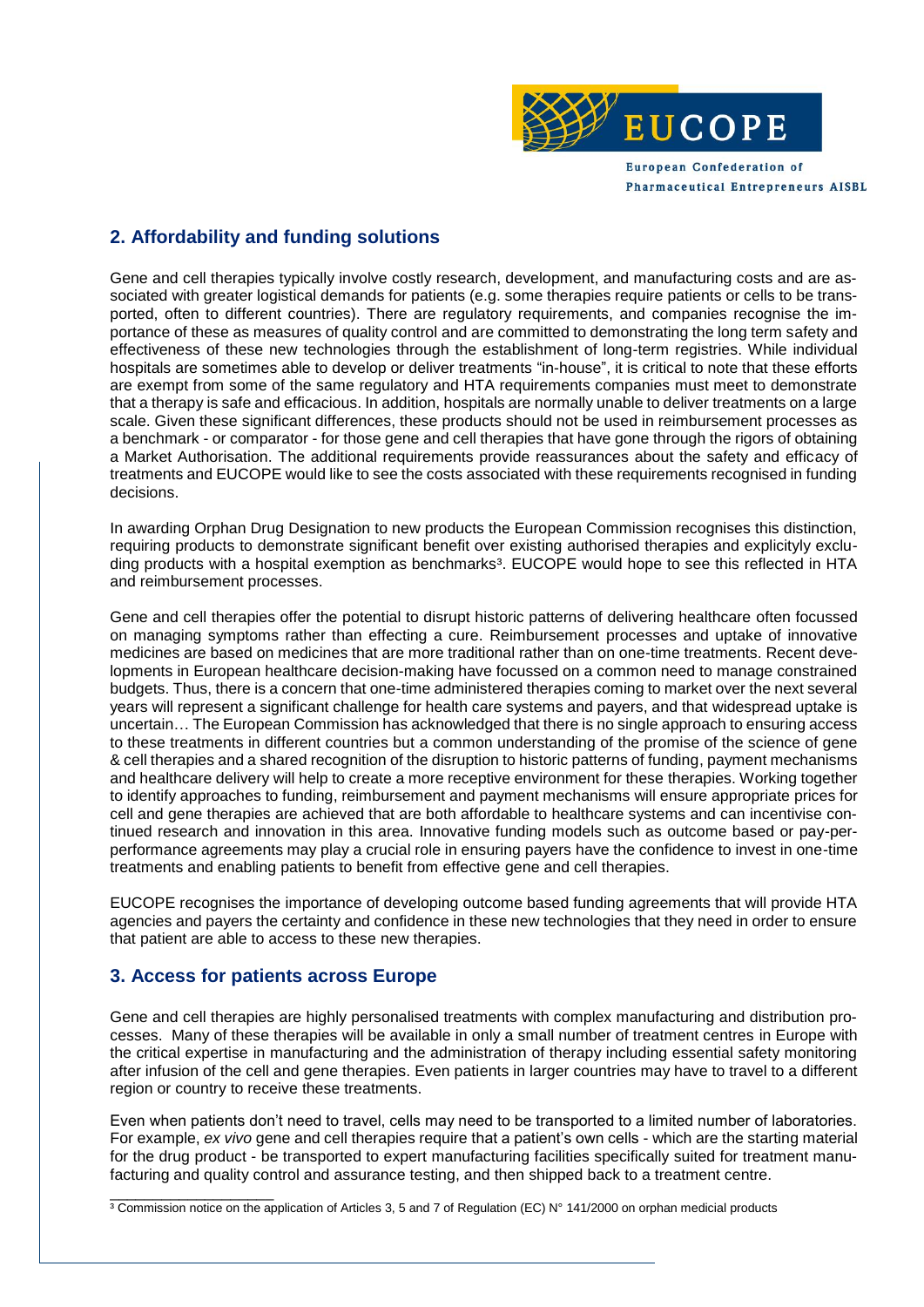

European Confederation of **Pharmaceutical Entrepreneurs AISBL** 



Whilst Directive 2011/24/EU on patient s' rights in cross-border healthcare goes some way to making the movement of patients simpler, the processes at national level for ensuring the movement and funding of patients to another EU country vary widely and could well delay or prevent patients from accessing these therapies even when they are approved in the patient's home country.

EUCOPE welcomes the upcoming publication of a new guidance document clarifying the position of the European Reference Networks' governing bodies on the role that the industry will be able to play in the ERNs. We note with high interest that several ERNs are already focusing in their mission statements on reducing inequalities faced by patients seeking to access diagnostic testing and innovative treatments such as biologic therapies, immunoglobulin replacement, stem cell transplantation and gene therapy<sup>1</sup>, and EUCOPE is ready to engage with all partners active in the ERNs to define new solutions or approaches pursuant to that objective. We look forward to working with all stakeholders to ensure the removal of any practical barriers to simplifying the movement of patients to treatment centres for gene and cell therapies.

#### **Conclusions**

Gene & cell therapies are reflecting major scientific breakthroughs but there remain barriers for their succes in Europe in terms of uptake and adoption. Specific national HTA processes and new funding models are still to be developed in order to guarantee better patients access throughout Europe. The innovation of gene and cell therapies must not stop with the science. 'To provide patient access, we need innovation in the process as much as in the therapy'². It is the responsibility of all stakeholders to come together to make the adoption of gene and cell therapy work because it is the future of medicine. There is a need for thoughtfulness, but also urgency, as the next 3-5 years are likely to see a significant increase in gene and cell therapies coming to market.

\_\_\_\_\_\_\_\_\_\_\_\_\_\_\_\_\_\_\_\_\_\_\_\_\_\_\_\_\_\_\_\_\_\_\_ <sup>1</sup> [ERN RITA fact sheet](https://ec.europa.eu/health/sites/health/files/ern/docs/ernrita_factsheet_en.pdf)

² Yann Le Cam, CEO Eurordis Rare Diseases Europe:

http://www.europarl.europa.eu/cmsdata/148954/Yann%20Le%20Cam.pdf